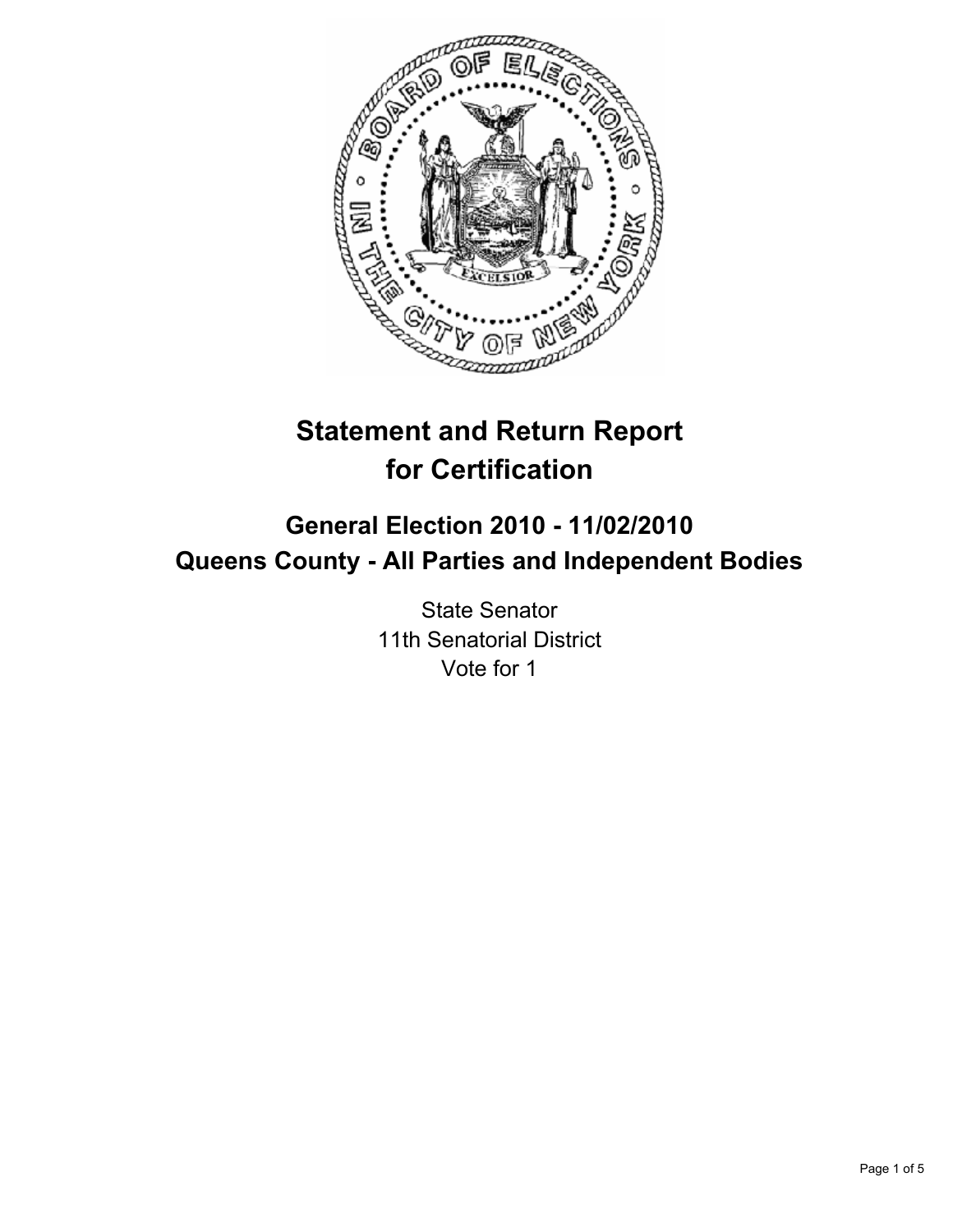

## **Assembly District 22**

| <b>PUBLIC COUNTER</b>          | 2,857 |
|--------------------------------|-------|
| <b>EMERGENCY</b>               | 0     |
| ABSENTEE/MILITARY              | 59    |
| <b>AFFIDAVIT</b>               | 13    |
| <b>Total Ballots</b>           | 2,944 |
| TONY AVELLA (DEMOCRATIC)       | 1,557 |
| FRANK PADAVAN (REPUBLICAN)     | 891   |
| FRANK PADAVAN (INDEPENDENCE)   | 54    |
| FRANK PADAVAN (CONSERVATIVE)   | 105   |
| TONY AVELLA (WORKING FAMILIES) | 74    |
| NO NAME (WRITE-IN)             | 3     |
| <b>Total Votes</b>             | 2,684 |
| Unrecorded                     | 260   |

### **Assembly District 24**

| PUBLIC COUNTER                   | 18,054         |
|----------------------------------|----------------|
| <b>EMERGENCY</b>                 | 0              |
| ABSENTEE/MILITARY                | 475            |
| <b>AFFIDAVIT</b>                 | 125            |
| <b>Total Ballots</b>             | 18,733         |
| TONY AVELLA (DEMOCRATIC)         | 8,753          |
| FRANK PADAVAN (REPUBLICAN)       | 6,985          |
| FRANK PADAVAN (INDEPENDENCE)     | 551            |
| FRANK PADAVAN (CONSERVATIVE)     | 711            |
| TONY AVELLA (WORKING FAMILIES)   | 777            |
| <b>BOB FRIEDRICH (WRITE-IN)</b>  | 4              |
| IRA SHAPRIO (WRITE-IN)           | 1              |
| KYLE B WATTERS (WRITE-IN)        | $\overline{2}$ |
| KYLE B. WATTERS (WRITE-IN)       | 1              |
| NO NAME (WRITE-IN)               | $\overline{2}$ |
| <b>VINCENT TABONE (WRITE-IN)</b> | 1              |
| WARREN REDLICH (WRITE-IN)        | 2              |
| <b>Total Votes</b>               | 17,790         |
| Unrecorded                       | 943            |

#### **Assembly District 25**

| <b>PUBLIC COUNTER</b>          | 7,439 |
|--------------------------------|-------|
| <b>EMERGENCY</b>               | 0     |
| ABSENTEE/MILITARY              | 155   |
| <b>AFFIDAVIT</b>               | 63    |
| <b>Total Ballots</b>           | 7,701 |
| TONY AVELLA (DEMOCRATIC)       | 3,736 |
| FRANK PADAVAN (REPUBLICAN)     | 2,766 |
| FRANK PADAVAN (INDEPENDENCE)   | 170   |
| FRANK PADAVAN (CONSERVATIVE)   | 337   |
| TONY AVELLA (WORKING FAMILIES) | 317   |
| <b>Total Votes</b>             | 7,326 |
| Unrecorded                     | 375   |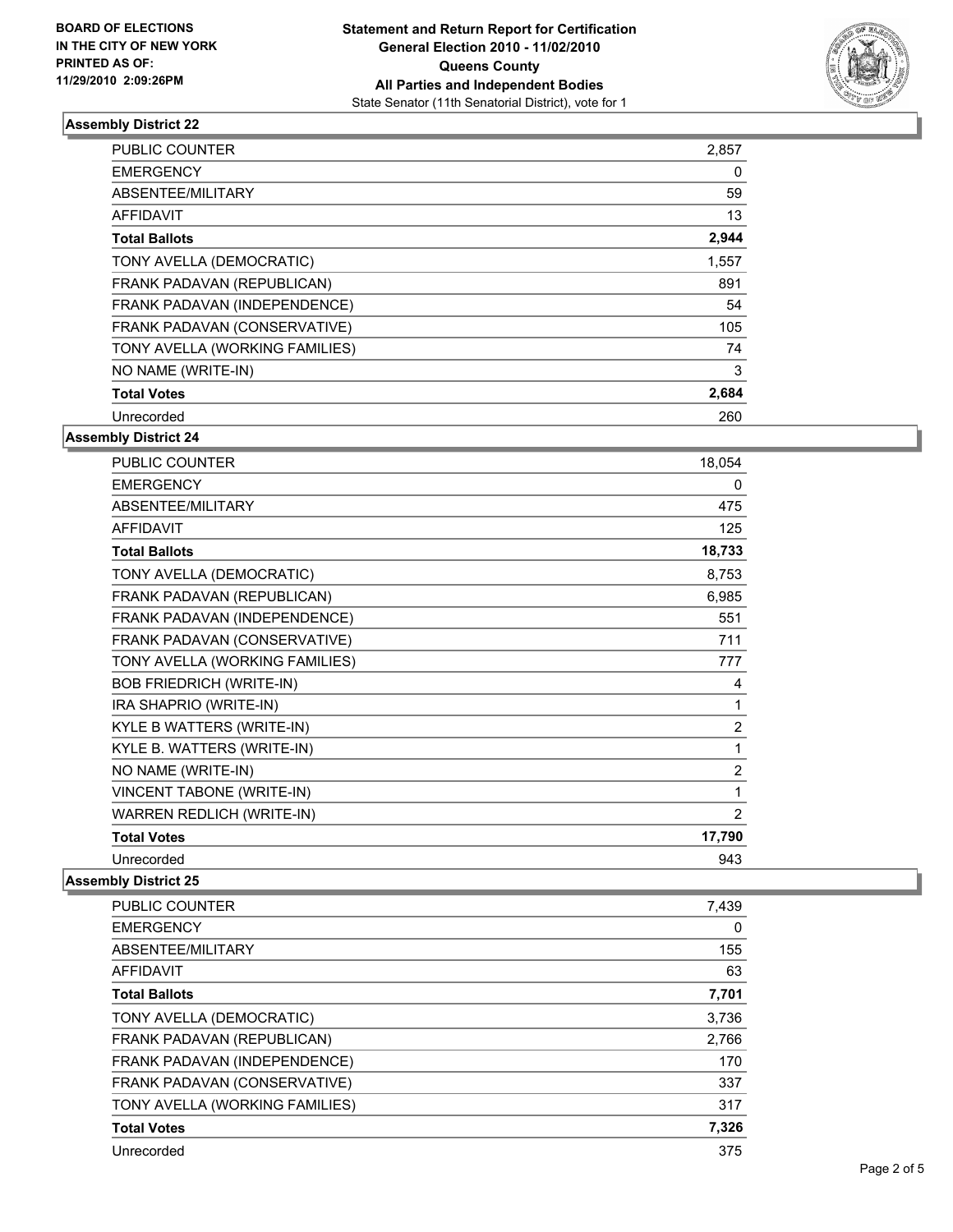

## **Assembly District 26**

| <b>PUBLIC COUNTER</b>          | 19,295 |
|--------------------------------|--------|
| <b>EMERGENCY</b>               | 0      |
| ABSENTEE/MILITARY              | 626    |
| <b>AFFIDAVIT</b>               | 122    |
| <b>Total Ballots</b>           | 20,115 |
| TONY AVELLA (DEMOCRATIC)       | 8,983  |
| FRANK PADAVAN (REPUBLICAN)     | 8,081  |
| FRANK PADAVAN (INDEPENDENCE)   | 509    |
| FRANK PADAVAN (CONSERVATIVE)   | 898    |
| TONY AVELLA (WORKING FAMILIES) | 698    |
| ALFREDO CENTOLA (WRITE-IN)     | 1      |
| <b>BUGS BUNNY (WRITE-IN)</b>   | 1      |
| JIMMY MCMILLAN (WRITE-IN)      | 1      |
| JOHN ANTISTA (WRITE-IN)        | 1      |
| MONTGOMERY SUMMA (WRITE-IN)    | 1      |
| NO NAME (WRITE-IN)             | 4      |
| TONY AVELLA (WRITE-IN)         | 1      |
| <b>Total Votes</b>             | 19,179 |
| Unrecorded                     | 936    |
|                                |        |

## **Assembly District 27**

| <b>PUBLIC COUNTER</b>          | 3,132 |
|--------------------------------|-------|
| <b>EMERGENCY</b>               | 0     |
| ABSENTEE/MILITARY              | 73    |
| <b>AFFIDAVIT</b>               | 56    |
| <b>Total Ballots</b>           | 3,273 |
| TONY AVELLA (DEMOCRATIC)       | 1,529 |
| FRANK PADAVAN (REPUBLICAN)     | 1,245 |
| FRANK PADAVAN (INDEPENDENCE)   | 73    |
| FRANK PADAVAN (CONSERVATIVE)   | 131   |
| TONY AVELLA (WORKING FAMILIES) | 127   |
| FRANK STALLONE (WRITE-IN)      | 1     |
| NO NAME (WRITE-IN)             | 1     |
| <b>Total Votes</b>             | 3,107 |
| Unrecorded                     | 166   |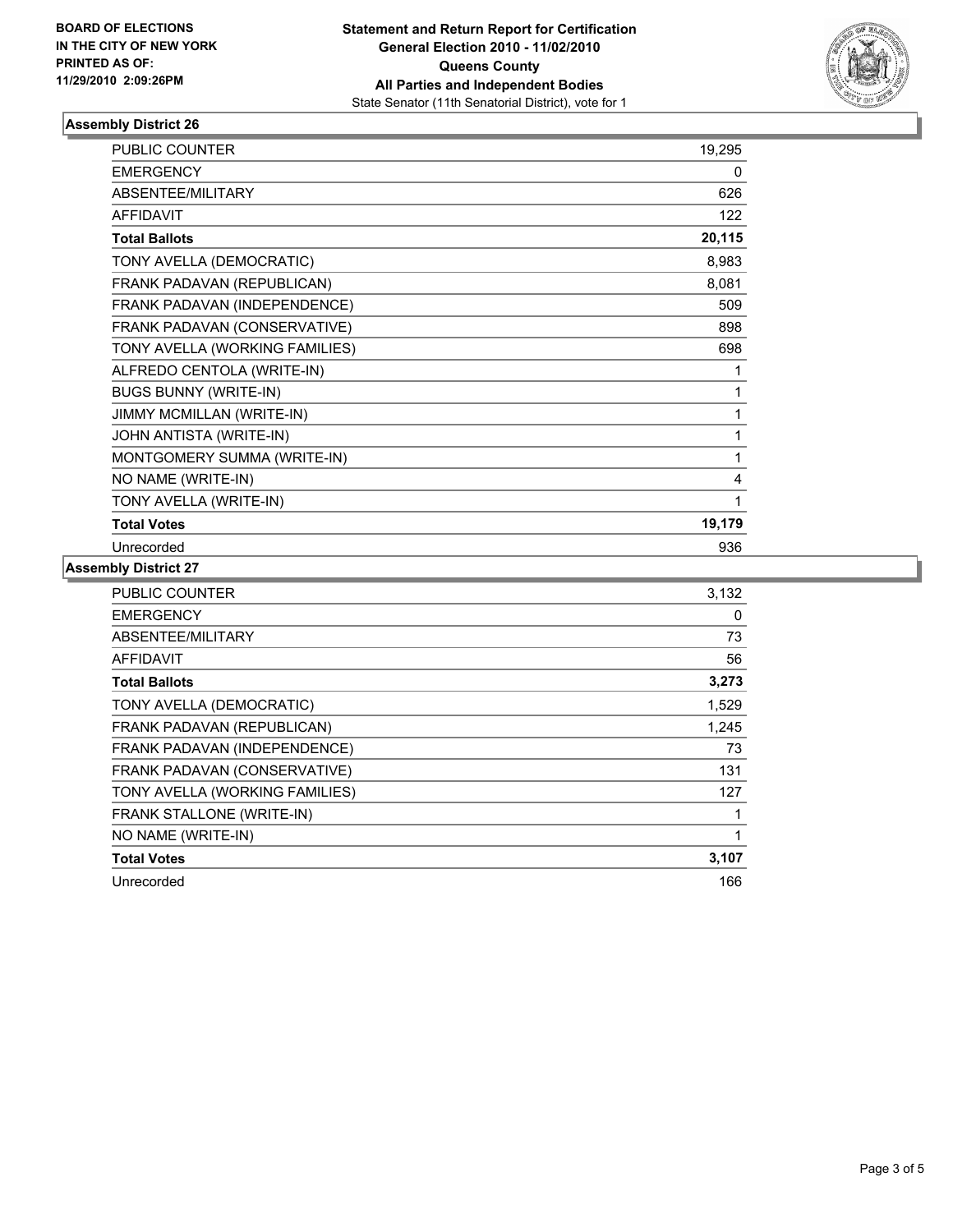

## **Assembly District 29**

| <b>PUBLIC COUNTER</b>          | 2,631          |
|--------------------------------|----------------|
| <b>EMERGENCY</b>               | 0              |
| ABSENTEE/MILITARY              | 66             |
| <b>AFFIDAVIT</b>               | 48             |
| <b>Total Ballots</b>           | 2,751          |
| TONY AVELLA (DEMOCRATIC)       | 1,992          |
| FRANK PADAVAN (REPUBLICAN)     | 443            |
| FRANK PADAVAN (INDEPENDENCE)   | 36             |
| FRANK PADAVAN (CONSERVATIVE)   | 30             |
| TONY AVELLA (WORKING FAMILIES) | 67             |
| NO NAME (WRITE-IN)             | $\overline{2}$ |
| <b>Total Votes</b>             | 2,570          |
| Unrecorded                     | 181            |

### **Assembly District 33**

| <b>PUBLIC COUNTER</b>          | 5,583 |
|--------------------------------|-------|
| <b>EMERGENCY</b>               | 75    |
| ABSENTEE/MILITARY              | 104   |
| <b>AFFIDAVIT</b>               | 33    |
| <b>Total Ballots</b>           | 5,804 |
| TONY AVELLA (DEMOCRATIC)       | 2,773 |
| FRANK PADAVAN (REPUBLICAN)     | 2,082 |
| FRANK PADAVAN (INDEPENDENCE)   | 189   |
| FRANK PADAVAN (CONSERVATIVE)   | 284   |
| TONY AVELLA (WORKING FAMILIES) | 190   |
| NO NAME (WRITE-IN)             | 1     |
| <b>Total Votes</b>             | 5,519 |
| Unrecorded                     | 285   |